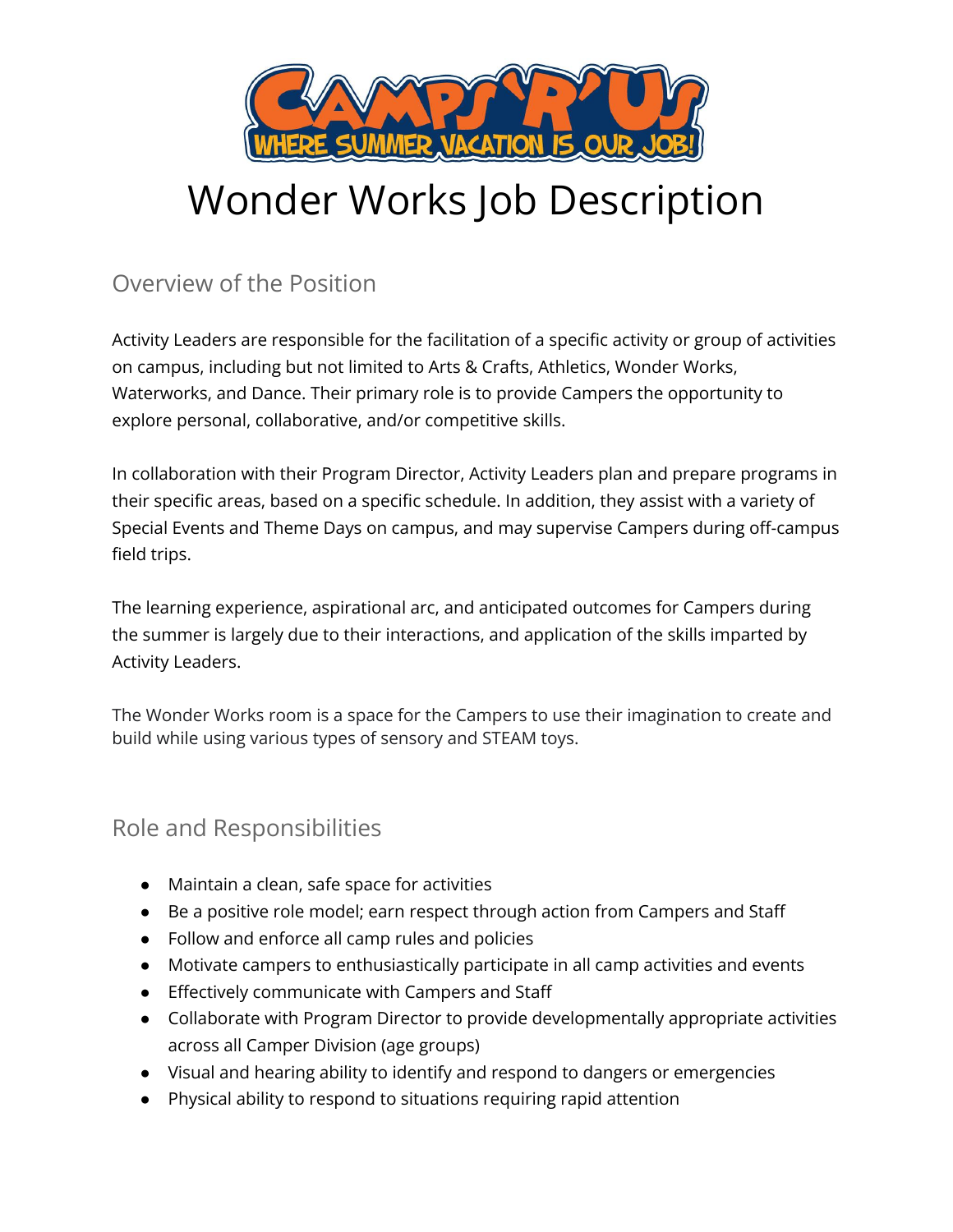- Physical strength, endurance, and patience to maintain constant supervision throughout camp
- The Classroom should be set up with centers (Tables) with 4 or 5 tables and 3-4 chairs at a table depending on campus and group size)
- Before Campers arrive the center should be set up with one activity at each table.
- Campers should have the opportunity to rotate centers every 15 minutes (if time and space allows, they may stay at a station of their choice)
- Upon arrival of the Campers, the Activity Staff Member should place Campers at designated stations (Campers can pick a station to start at) and explain each activity before Campers get started.
- The Activity Staff should be facilitating the stations at all times, switching groups every 15 minutes and should be picking up anything that falls on the floor during the activity.
- The Activity Staff should be assisting Campers who require help and help encourage Campers to use their imagination. (If a Camper is "stuck" without an idea or seems unmotivated, the Activity Staff should pull up a chair and work with the Camper to create something.)
- After the group departs, the Activity Staff should be cleaning the room, neatly organizing and resetting the toys, sweeping the floor for any kinetic sand or Play-doh that has fallen.
- After the period ends, the Activity Staff Leader should log what group and toys were used. (see table below)
- Activity Staff should incorporate theme days into the programming. (ex. All-Star Day...task the Campers to create a basketball and net using Play-doh, build a soccer goal out of legos or magnatiles; Luau Day...can you build a volcano out of kinetic sand.)
- At the end of the day, a final sweep of the room should be completed, all pieces of equipment should be tidied up and neatly placed back where they belong.

|        | ТT | KK | 1/2 | 3/4 | 5/6 | 7/8 |
|--------|----|----|-----|-----|-----|-----|
| Week 1 |    |    |     |     |     |     |
| Week 2 |    |    |     |     |     |     |
| Week 3 |    |    |     |     |     |     |
| Week 4 |    |    |     |     |     |     |
| Week 5 |    |    |     |     |     |     |
| Week 6 |    |    |     |     |     |     |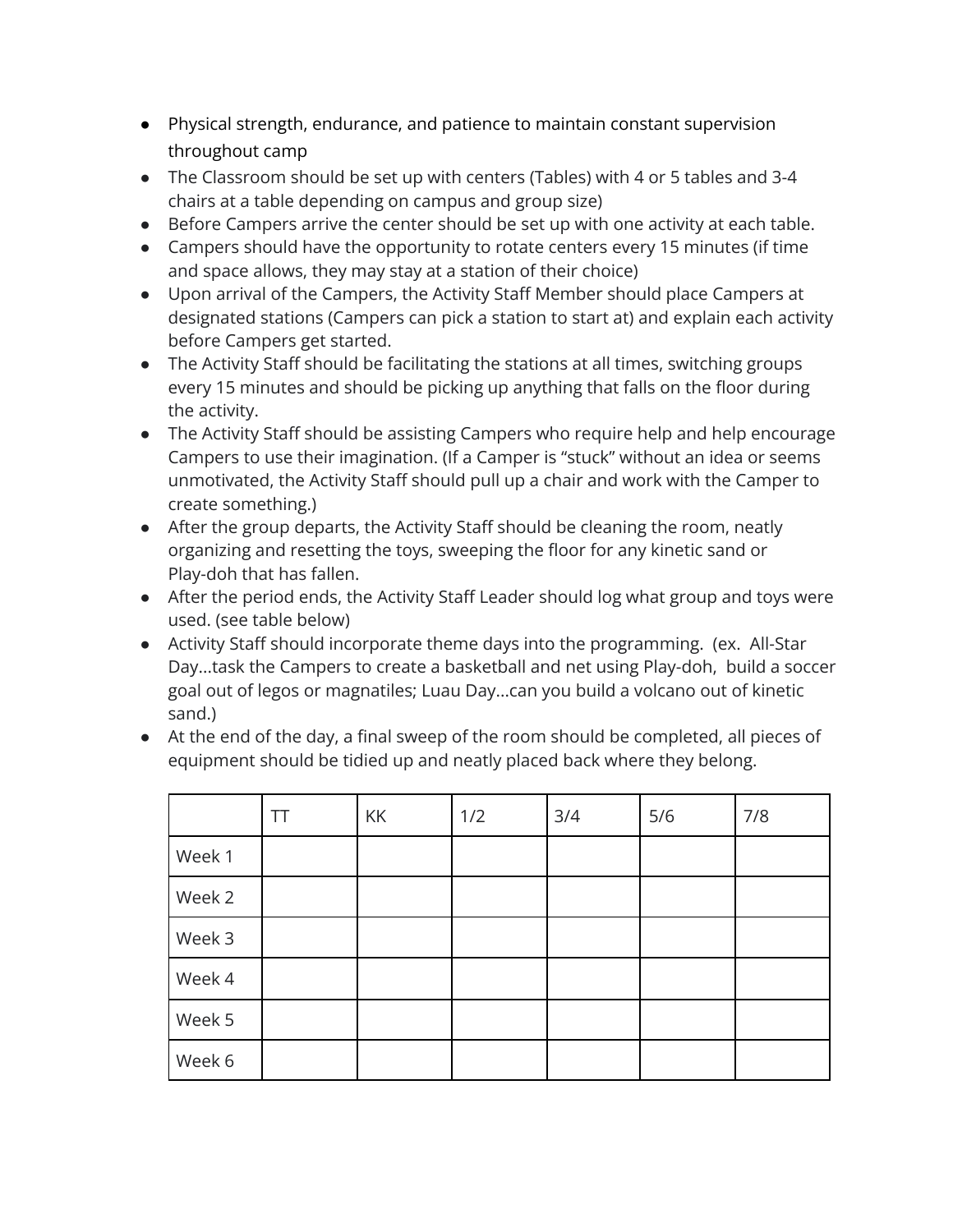| Week 7 |  |  |  |
|--------|--|--|--|
| Week 8 |  |  |  |

### **Materials**

- 1. 4-5 Large tables with 3-4 chairs per table. (this may vary depending on group size)
- 2. Brain Flakes
- 3. Lego Classic Base Plates
- 4. Plastic Legos
- 5. Imagination Magnets
- 6. Kinetic Sand
- 7. Magnatiles
- 8. Mega Blocks
- 9. Play Doh
- 10. Play Doh Accessories
- 11. Lincoln Logs
- 12. Marble Run
- 13. Bulk Dominoes
- 14. Bristle Blocks
- 15. Broom
- 16. Dust Pan

## Set-Up

- 1. 4-5 Tables
- 2. 3-4 chairs at each table

## Immediate Supervisor

#### Program Director

# Wonder Works Eligibility

Activity Leaders should be former Camps 'R' Us Counselors with at least 2 years of camp experience and should be at least 18 years old, though preference is given to applicants 21 years and older. Interest, aptitude, or documented expertise in science, engineering, and creative projects is preferred. Additional relevant experience will be considered when specific eligibility requirements within the camp experience are not met.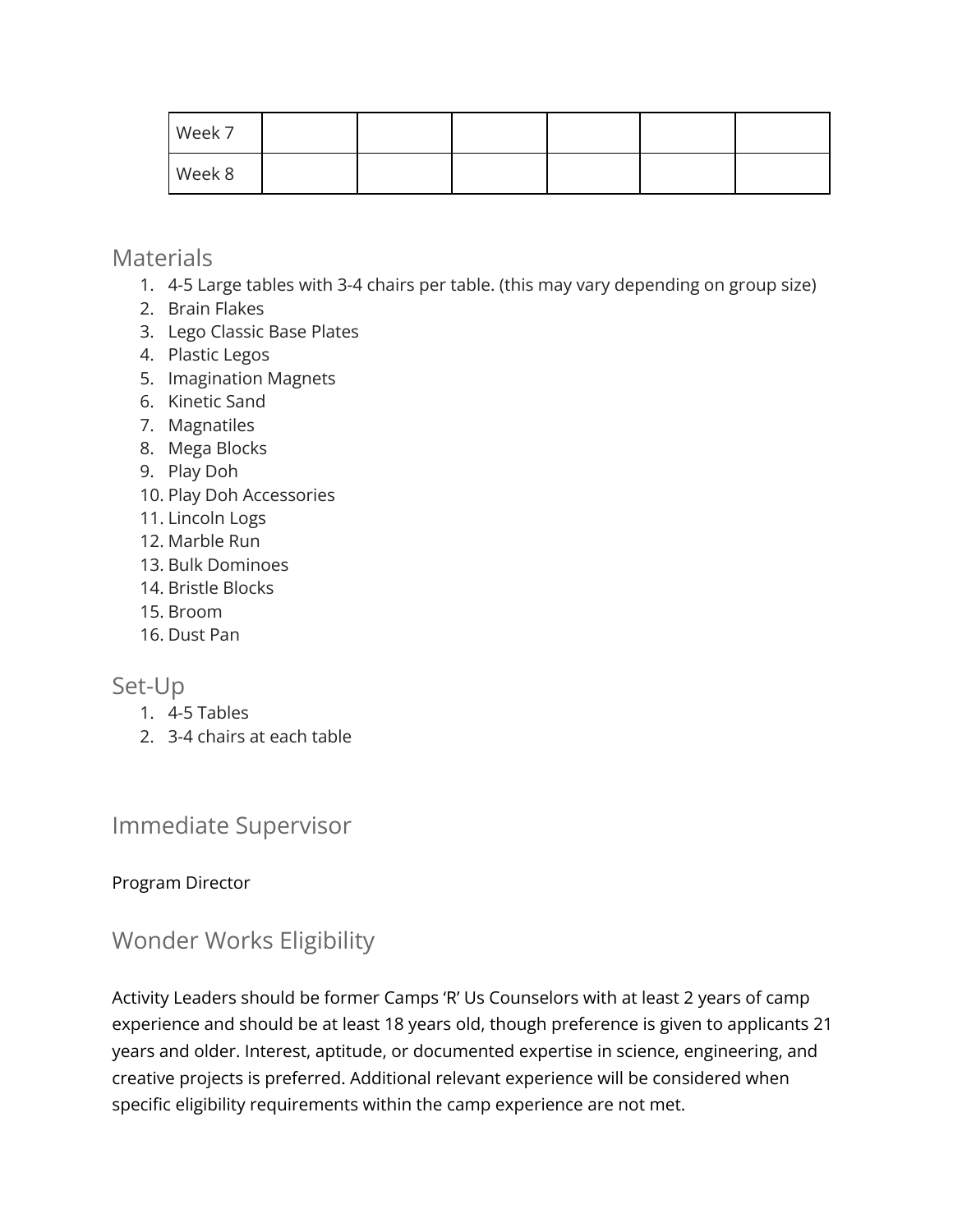# Training Requirements

Activity Leaders are required to be certified in American Red Cross Responding to Emergencies First Aid, CPR/AED for Professional Rescuers, and Anaphylaxis response.

In addition, Activity Leaders are required to attend and complete all assigned pre-season training and orientation sessions, both on-line and in person, and must actively participate in Campus set-up.

#### **Hours**

Monday- Friday 8:30 AM - 5:10 PM Overtime opportunities are available, 7:15 AM to 6 PM

## Compensation

Activity Leader base salary ranges between \$1365 and \$3,675 for the full camp season, based on age, experience, and professional certifications.

A \$315 bonus is awarded for completing all of the following, as defined in the employee contract:

- 1. Early Contract Signing and Submission of all Employee Paperwork
- 2. Attendance at all online and in-person Training, Orientation and Camp Set Up **Sessions**
- 3. Perfect Summer Attendance

Activity Leaders qualify for overtime pay. When covering as the Senior Staff Member during morning and afternoon extended hours, they are paid at the rate of \$30 or \$25 per extended hours session, respectively.

If an Activity Leader works the extended hours as a non-Senior Staff member, overtime pay is 1.5 times the calculated hourly rate.